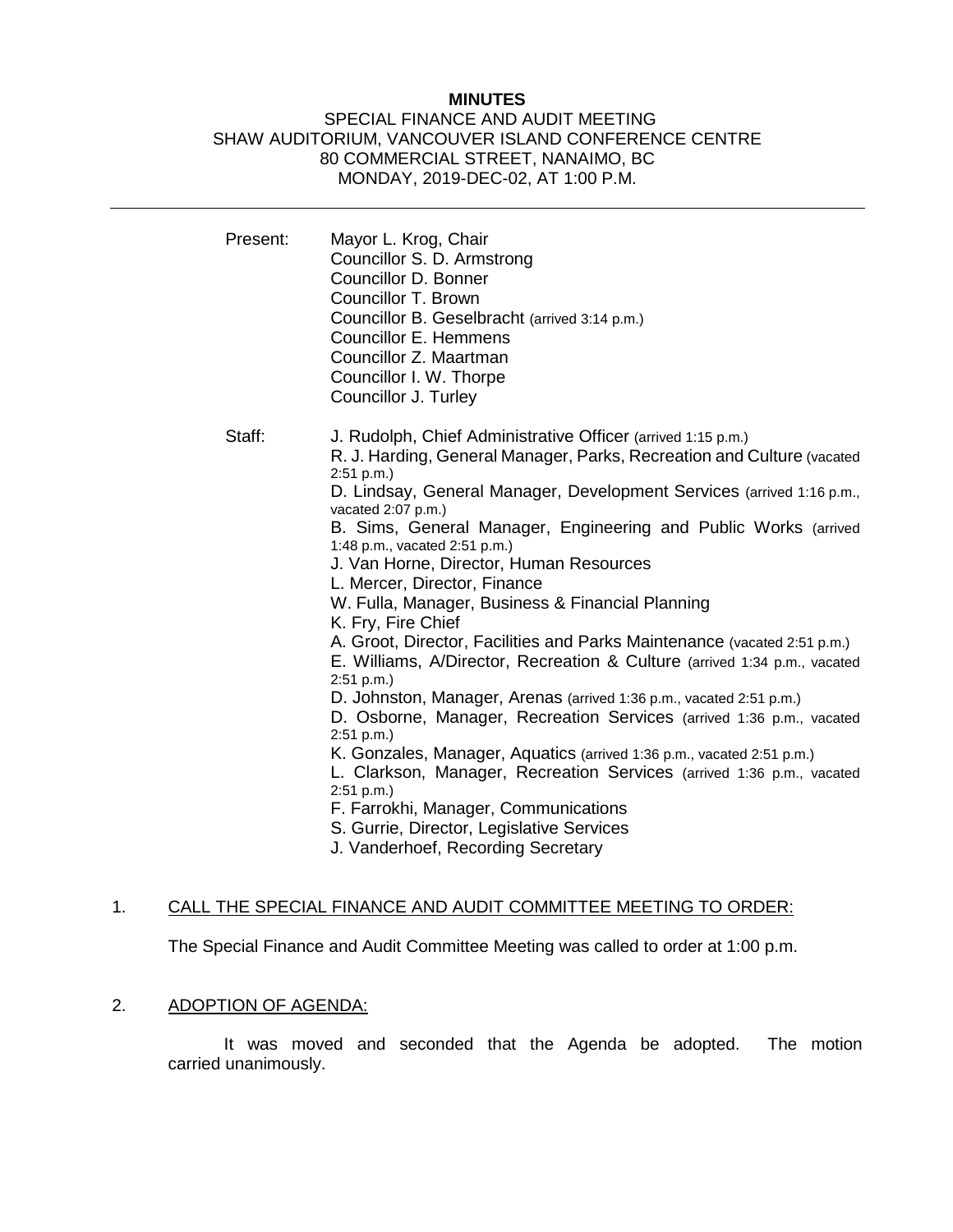#### 3. PRESENTATIONS:

### (a) Budget Recap

Laura Mercer, Director, Finance, provided an overview of the changes made to the draft budget so far:

- Projected property tax increases for General Asset Management Reserve and General Property Tax increases
- Listed changes made so far that impacted property taxation
- User fee increases for Sanitary Sewer, Water and Sanitation no changes since last presentation
- Estimated impact on a typical home \$108 (down from \$117) increase in property taxes and \$49 increase in municipal user fees for a total estimated increase of \$157
- Motions made during the 2019-NOV-25 Special Finance and Audit Committee:
	- o Strategic Infrastructure Reserve cap contributions at 2019 level
	- o Marie Davidson Bike Park add design to 2020 Project Plan
	- o Emergency Medical Responder (EMR) training increase training budget for six years to implement EMR training
	- o Vancouver Island Symphony one time \$120,000 funding provided for 2020
	- o Victim Services fund one additional staff member
	- o Nanaimo Area Land Trust increased annual grant to \$35,000
	- o Manager of Sustainability consideration of this position was deferred until 2021 – 2025 Financial Plan
- Business cases included in the draft plan and their impact on the 2020 property tax rate – change to funding source for Loudon Boathouse design decreased the property tax rate
- Business cases not included in the draft plan and their projected impact on the 2020 property tax rate if they were included

Committee discussion took place regarding parking revenues.

It was moved and seconded that the Finance and Audit Committee recommend that Council increase the Bylaw Enforcement Officers schedule from 35 hours to 40 hours per week and that the increase be partially funded from Parking Revenues with the rest to be funded from taxation. The motion carried unanimously.

Committee discussion took place regarding:

- EMR training being funded from the Strategic Infrastructure Reserve
- Adding the Deputy City Clerk position and removing the parks co-op student
- Impact of removing the parks co-op student from the budget
- Removing the Council Contingency Fund and using the Strategic Infrastructure Reserve

J. Rudolph entered the Shaw Auditorium at 1:15 p.m.

D. Lindsay entered the Shaw Auditorium at 1:16 p.m.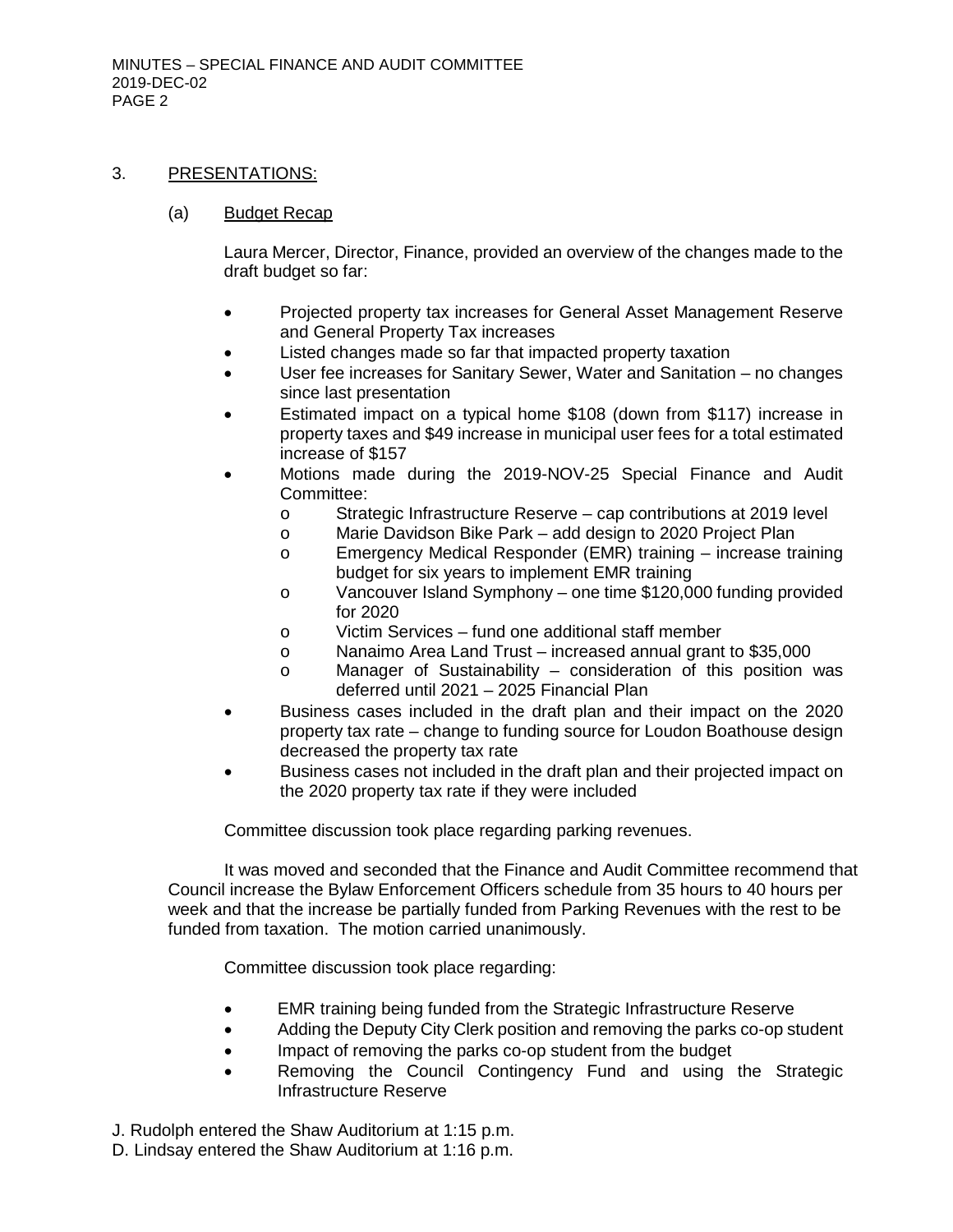- Parks co-op student being an ongoing position
- Deferring costs/expenses into 2020 and future tax rates
- Limitations when using the Strategic Infrastructure Reserve

It was moved and seconded that the Finance and Audit Committee recommend that Council remove the Parks, Recreation and Culture Co-op Student and Council Contingency Fund from the 2020 Draft Budget, that the Emergency Medical Responder training be funded from the Strategic Infrastructure Reserve in 2020, and that the Deputy City Clerk position be added to the draft budget.

It was moved and seconded that the motion be amended to retain the Parks, Recreation and Culture Co-op Student position. The motion carried. *Opposed: Mayor Krog and Councillors Bonner and Brown*

The vote was taken on the main motion as amended, as follows:

It was moved and seconded that the Finance and Audit Committee recommend that Council remove the Council Contingency Fund from the 2020 Draft Budget, that the Emergency Medical Responder training be funded from the Strategic Infrastructure Reserve in 2020, and that the Deputy City Clerk position be added to the draft budget. The motion carried.

*Opposed: Mayor Krog and Councillor Turley*

Committee discussion took place regarding online services for dog licencing.

Laura Mercer, Director, Finance, spoke regarding the options for adopting the 2020-2024 Financial Plan Bylaw. Staff plan to provide Council with the draft 2020-2024 Financial Plan Bylaw during the 2019-DEC-16 Council meeting.

Committee discussion took place regarding public input during the upcoming eTown Hall meeting and making adjustments to the draft budget prior to reviewing the bylaw on 2019-DEC-16.

- E. Williams entered the Shaw Auditorium at 1:34 p.m.
- D. Johnston, D. Osborne, K. Gonzales and L. Clarkson entered the Shaw Auditorium at 1:36 p.m.

#### 4. REPORTS:

(a) Parks, Recreation and Culture Fees and Charges Background, Purpose, Review and Update

Richard Harding, General Manager, Parks, Recreation and Culture, provided a presentation regarding the following:

- Last revision to the "Parks, Recreation and Culture Regulation Bylaw 2008 No. 7073" was done in 2013
- The mission statement and goals of the Nanaimo Parks, Recreation and Culture Division
- Priorities outlined in the 2005 Master Plan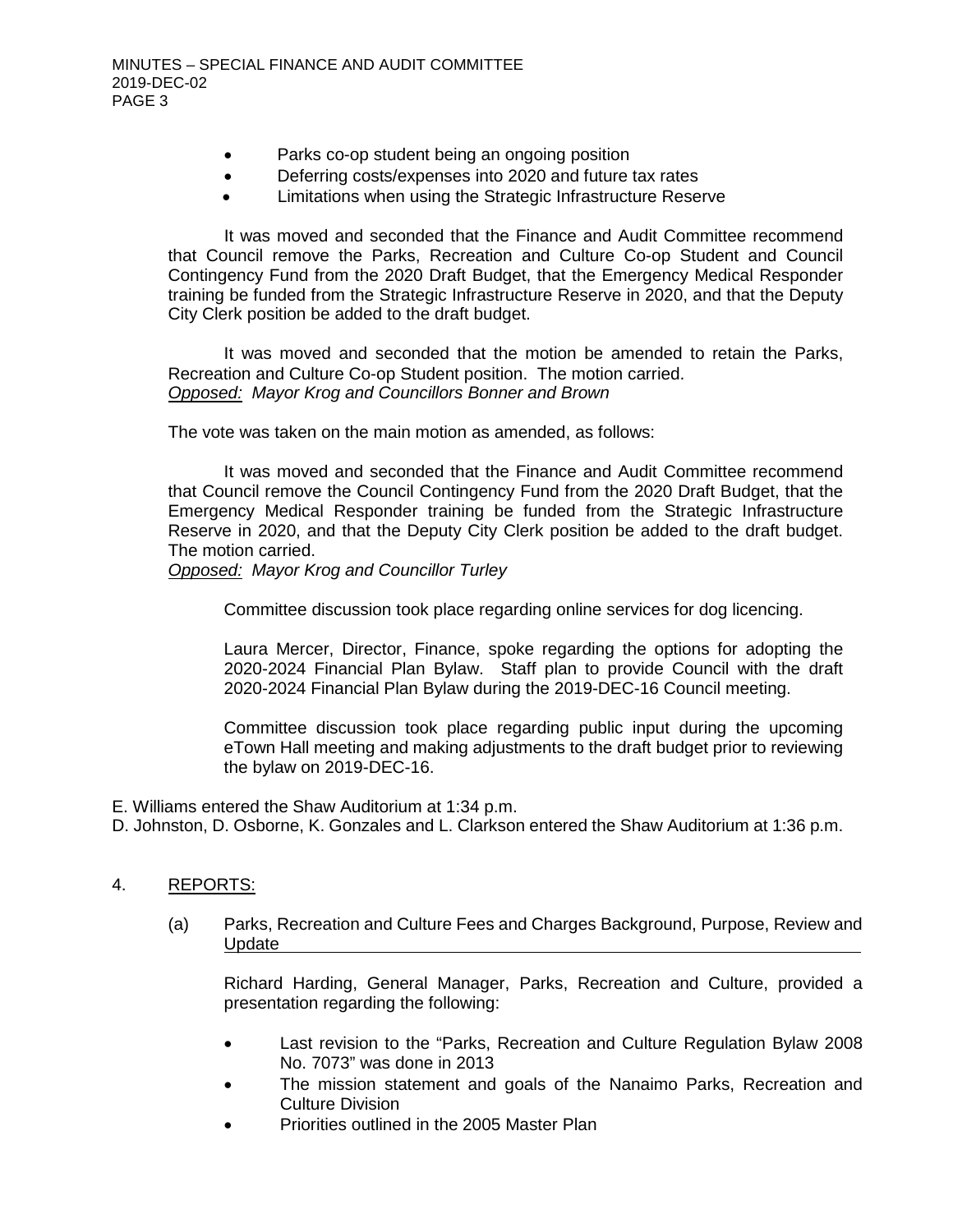• Community Parks, Recreation and Culture System is a joint initiative with the Municipal Parks, Recreation and Culture Division, Societies/Organizations within the community, other public institutions and the private sector

Committee discussion took place regarding where the largest growth is occurring in the Parks and Recreation Division and where there is a growing demand – more participatory activities and less structured programs.

B. Sims entered the Shaw Auditorium at 1:48 p.m.

Richard Harding, General Manager, Parks, Recreation and Culture, continued his presentation:

- National Recreation Summit
- Key areas to focus on in the future: recreation as an essential public good, quality of life, community engagement and access
- Benefits Based Approach challenging to differentiate between personal direct benefits and indirect benefits to all citizens

Committee discussion took place regarding:

- Charging fees for services based on usage versus making services free
- Benefits and costs approach wherein the community determines the rates/costs for parks services/facilities based on their perceived benefits of the services
- J. Rudolph vacated the Shaw Auditorium at 1:55 p.m.
	- Objectives and general principals in the existing "Parks, Recreation and Culture Regulation Bylaw 2008 No. 7073"

Elizabeth Williams, A/Director, Recreation & Culture, provided a presentation regarding:

- Revenues from drop-in admissions, facility rentals and programs
- Fees and costs for registered programs

Committee discussion took place regarding how Staff select which programs to provide.

- J. Rudolph returned to the Shaw Auditorium at 2:00 p.m.
- S. Gurrie vacated the Shaw Auditorium at 2:03 p.m.

Elizabeth Williams, A/Director, Recreation & Culture, continued her presentation:

- Determining general admission fees
- Facility rentals: types of groups and functions typically renting the facilities

Committee discussion took place regarding: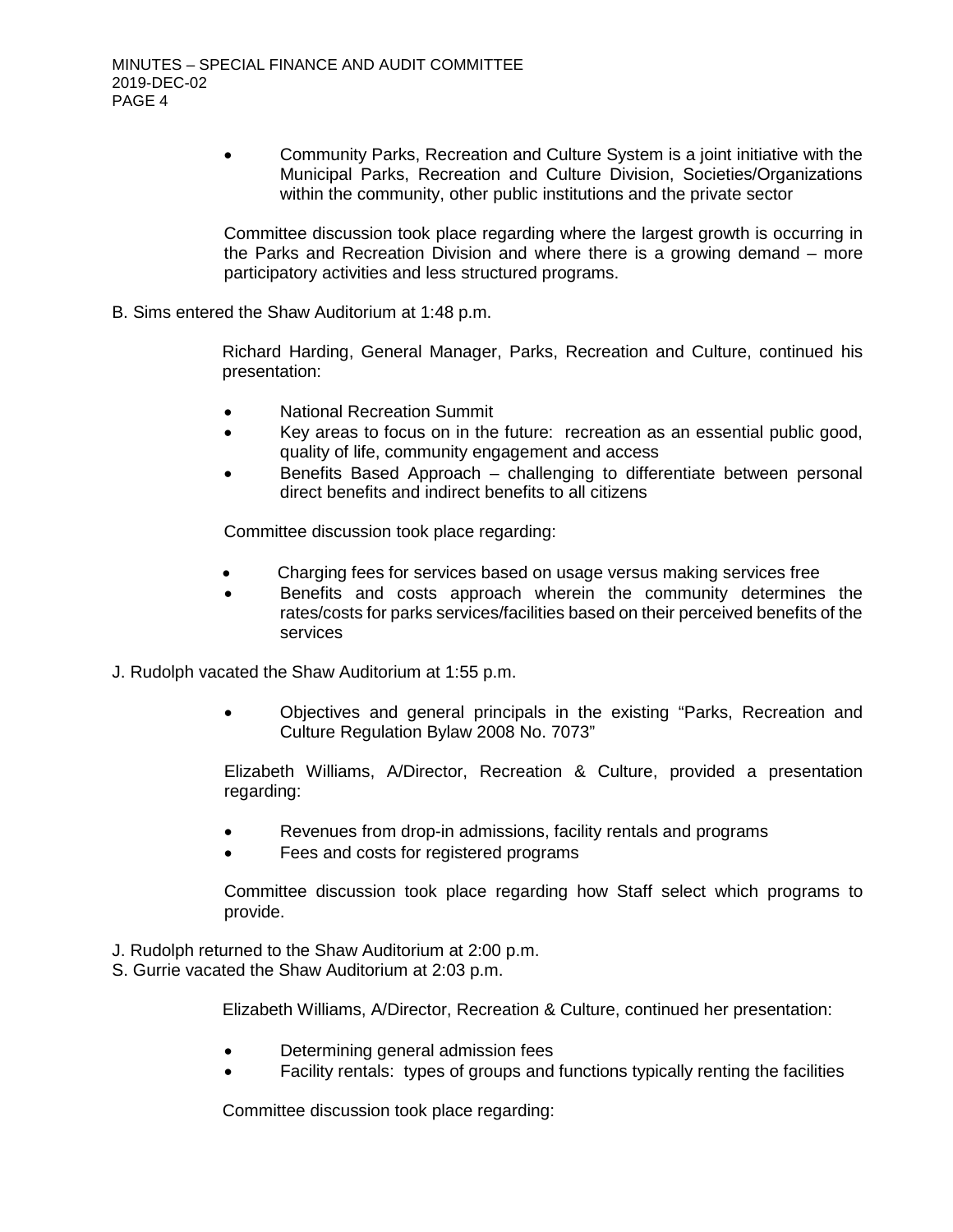- Providing exceptions for groups the bylaw provides fairness with no exceptions
- Registered non-profits must be registered under the *Societies Act*
- Purpose of revenue collection is to cover operating costs and maintenance of **facilities**
- D. Lindsay vacated the Shaw Auditorium at 2:07 p.m.
- S. Gurrie returned to the Shaw Auditorium at 2:10 p.m.

Elizabeth Williams, A/Director, Recreation & Culture, continued her presentation:

- Other considerations that affect rates such as types of group/function, external tariffs and insurance, and space, size and amenities of the space
- Specialized services need to reflect full cost recovery
- Accessibility and inclusion options provided: sponsored or low cost swims and skates, low cost/free programs included in guides, 80+ year passes and active passes for grades 5 and 6

Committee discussion took place regarding:

- Medical rehabilitation programs
- Number of parks and recreation passes purchased each year

Elizabeth Williams, A/Director, Recreation & Culture, continued her presentation and provided an overview of the Leisure Economic Access Policy (LEAP) program and criteria.

Committee discussion took place regarding:

- Privately hosted camps being considered commercial use
- Increasing the income level for the LEAP program requirements
- J. Van Horne vacated the Shaw Auditorium at 2:16 p.m.
- L. Mercer vacated the Shaw Auditorium at 2:21 p.m.

Elizabeth Williams, A/Director, Recreation & Culture, and Richard Harding, General Manager, Parks, Recreation and Culture, continued their presentation:

- Next steps for reviewing the "Parks, Recreation and Culture Regulation Bylaw 2008 No. 7073"
- Goal to have a revised "Parks, Recreation and Culture Regulation Bylaw 2008 No. 7073" adopted by May 2020 for implementation 2020-SEP-01

Committee discussion took place regarding:

- Plan for community engagement
- Increased costs to maintain and operate facilities
- Leaders in training program
- Costs of inflation and keeping fees low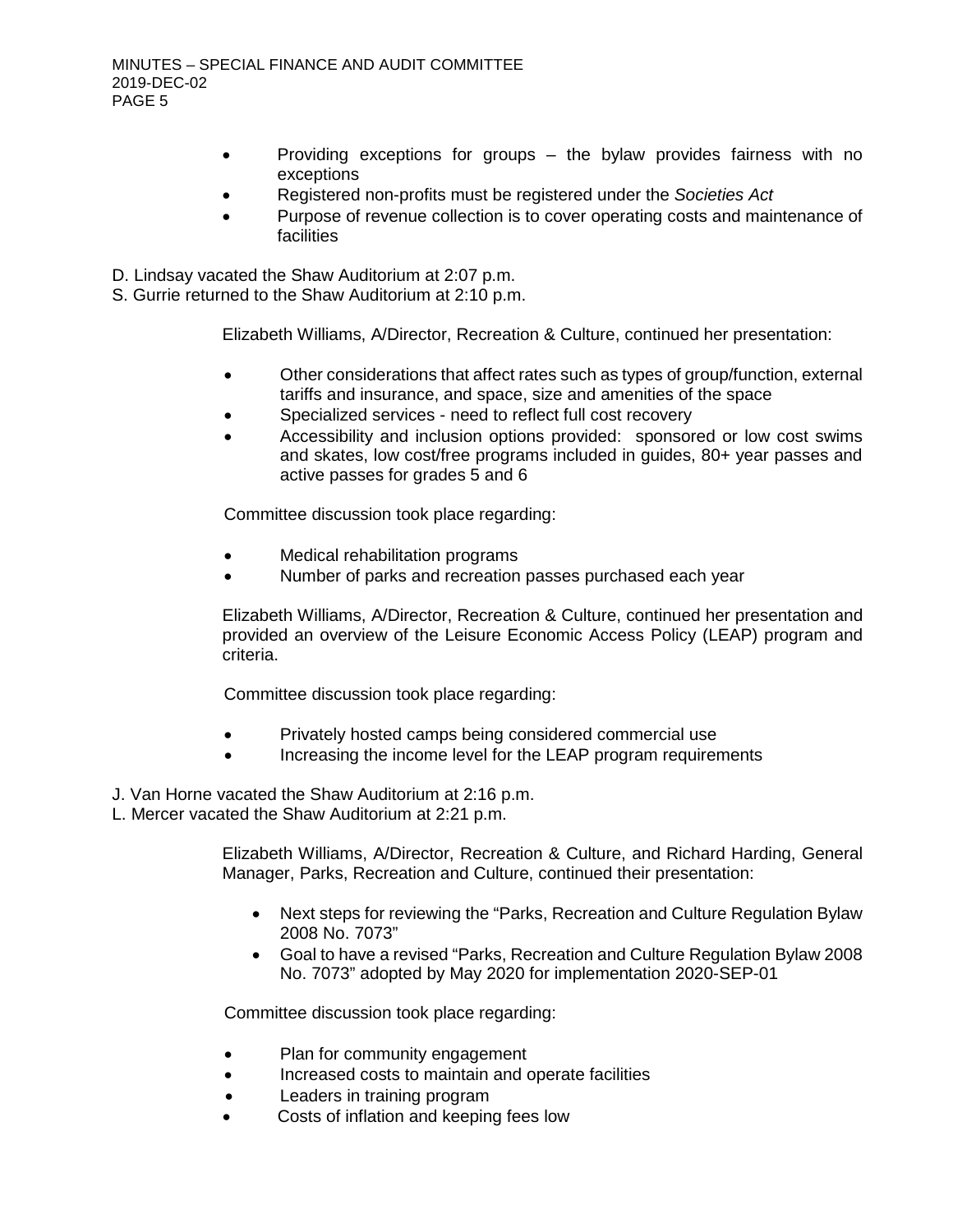J. Van Horne returned to the Shaw Auditorium at 2:32 p.m.

- Addition of a child care program into the parks system
- Reviewing incomes rather than age for discounted recreation passes
- Balancing fees and costs by charging users or taxpayers
- Facility repair/replacement being funded through user rates Facility Development Reserve

The Special Finance and Audit Committee meeting recessed at 2:51 p.m. The Special Finance and Audit Committee meeting reconvened at 3:07 p.m.

Staff in attendance: F. Farrokhi, J. Rudolph, J. Vanderhoef, J. Van Horne, K. Fry, L. Mercer, S. Gurrie and W. Fulla

(b) KPMG Audit Planning Report

Introduced by Laura Mercer, Director, Finance.

Liette Bates Eamer, KPMG, provided a presentation regarding the KPMG Interim Audit Summary:

- Materiality for the City is \$3.7 million which represents the maximum level of error
- Audit Approach:
	- o Professional auditing standards require a note regarding fraud risk from previous management override of controls, but no other significant risks identified and no large issues anticipated
	- o Inquired if the members of the Finance and Audit Committee were aware of any suspected non-compliance issues or fraud
	- o Described what they consider to be a "significant account or disclosure" – a balance in the financial statements which could contain a material error and how KPMG will check for discrepancies

Councillor Geselbracht entered the Shaw Auditorium at 3:14 p.m.

• Upcoming changes to Public Sector Accounting Standards – asset retirement standards changing

Committee discussion took place regarding:

- Economic Development and Public Private Partnerships
- \$185,000 discrepancies being flagged and presented to Council
- Asset retirement and how changes will effect budgets going forward
- Cost for a city of comparable size to review asset retirement